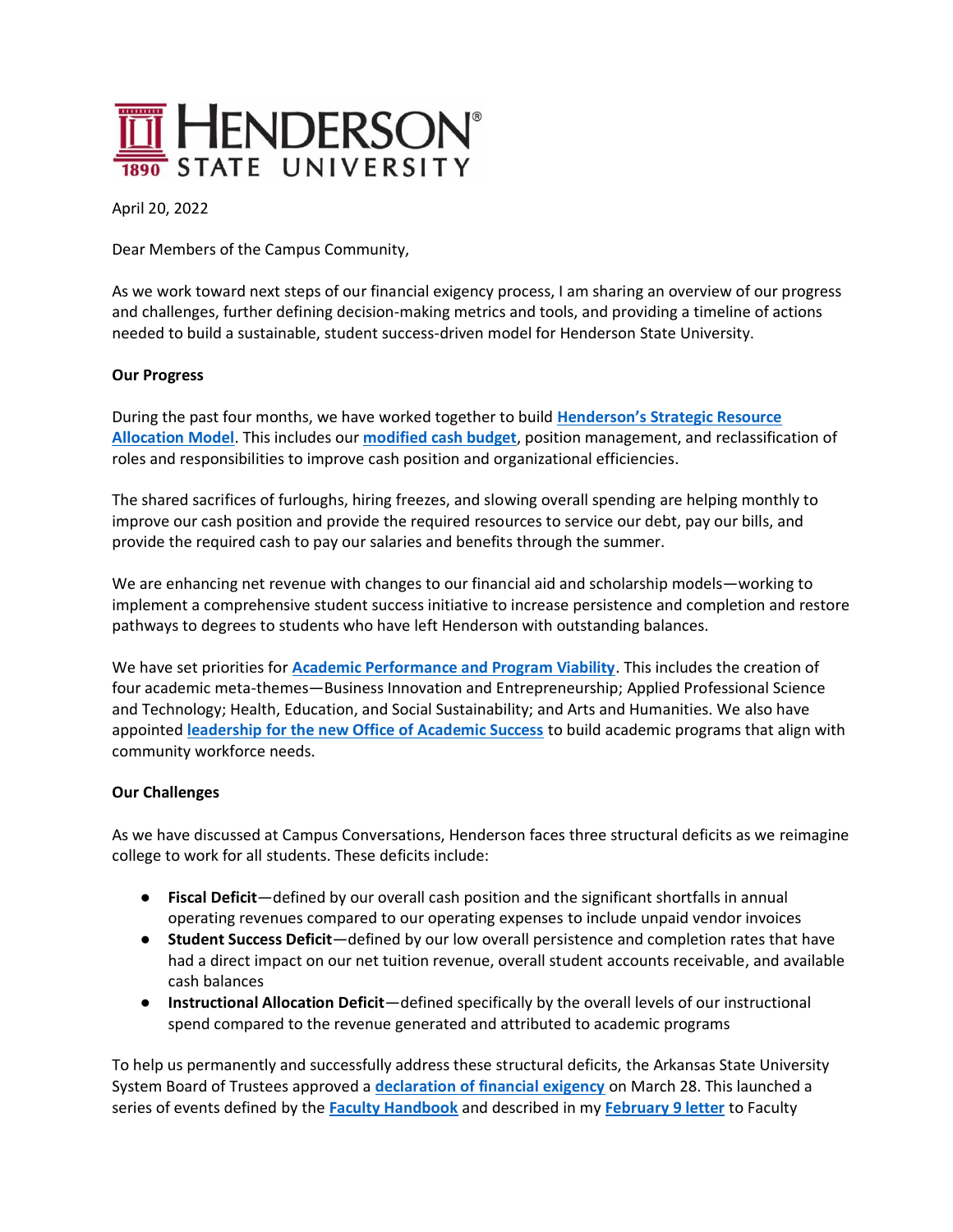Senate, including the formation of a Financial Exigency Committee to develop recommendations to reduce or eliminate approximately 40 percent of academic programs or instructional lines.

## **Decision-Making Metrics and Tools**

As communicated in the Academic Performance and Program Viability document, decisions concerning academic programs will be based on four primary metrics:

- Net cost basis of delivery and overall net revenue production
- Unit-based cost of instruction defined at the seat level
- Student success rates with weighted priority for degree completion
- Alignment to community-based needs and 21st century durable skills

Today, I want to provide access to dashboards and additional context for the first three metrics that are being utilized to evaluate academic programs in the financial exigency process.

*Net Operating Costs and Revenues*—Analyzing net academic costs and revenues allows us to understand the financial sustainability of academic operations, identify pathways to restore fiscal integrity, and define a new academic success model. For example, using this calculation, in 2020-2021, Henderson's combined academic portfolio lost \$13.7 million on an operating basis (overall instructional dollars compared to the net tuition and fees generated); all academic units operated at a loss. This degree of revenue loss is unsustainable and why we have struggled to cover payroll costs even with state and federal funding.

Given the size and structural nature of the operating losses, we cannot grow our way out of this challenge in the near-term. Our only choice is to reduce instructional costs to better reflect actual revenues and reposition ourselves to offer academic programs that best fit student and community workforce needs.

For context, in 2020-2021, instructional salaries and benefits comprised 70 percent of total academic costs. Tenured and tenure-line faculty represent 75 percent of that amount. At the same time, total credit hours produced across the university have fallen roughly 9 percent every year since 2019. This means we are teaching fewer students with an instructor cost base that is substantially misaligned. That is why we must reduce instructional positions to meet financial sustainability targets.

*Unit-Based Cost of Instruction*—The following department-level data will provide more insight into inputs that are guiding decisions to meet financial sustainability targets.

- **[Compensation Share of Total Cost](https://public.tableau.com/app/profile/development7533/viz/Dashboard_16503169043650/Compensation)**—This dashboard breaks out the share of costs in each department that are tied to instructor salary and benefits. The high proportion of compensationrelated costs is why we have to focus on headcount reductions to balance the budget.
- **[Reliance on Tenured/Tenure-Line Instructors](https://public.tableau.com/app/profile/development7533/viz/Dashboard_16503169043650/Tenure)**—This dashboard breaks out the share of costs in each department tied to tenured and tenure-line faculty. Tenured and tenure-line faculty make up the majority of our instructional costs.
- **[Credit Hour Production Changes](https://public.tableau.com/app/profile/development7533/viz/Dashboard_16503169043650/CHP)**—This dashboard breaks out changes in credit hour production since 2019. The decline here indicates that our teaching productivity is decreasing and is misaligned with our costs.
- **[Net Operating Costs and Revenues](https://public.tableau.com/views/Dashboard_16503169043650/OperatingPerformance_1?:language=en-US&:display_count=n&:origin=viz_share_link)**—This dashboard breaks out estimated operating margins (revenues minus costs) as well as total operating revenue and total cost on a per credit hour basis. The decline here indicates widening margins between net tuition and instructional costs and a need to reduce instructional positions to align with available revenue.